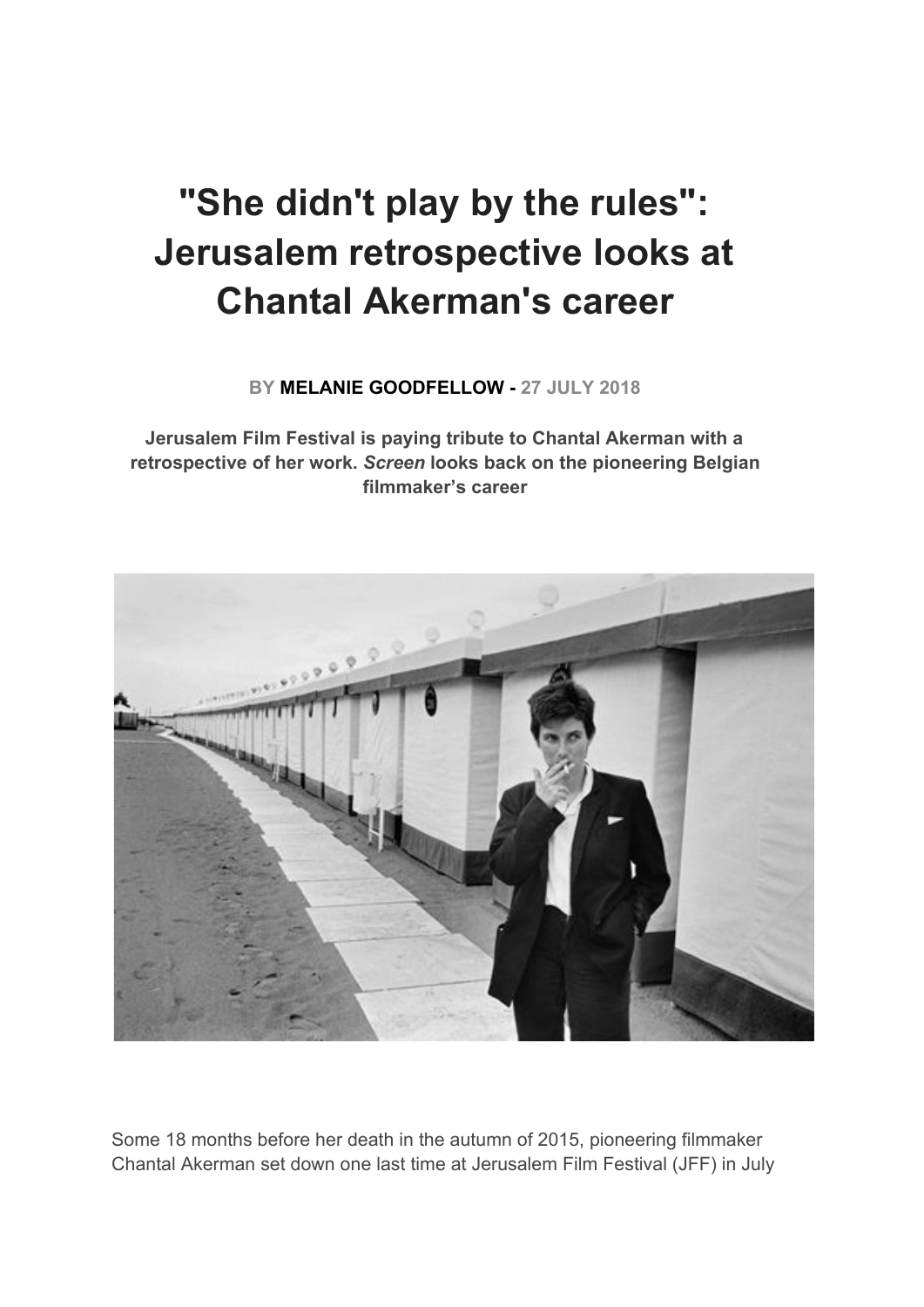2014 with an installation called *De La Mer(e) Au Desert*.

Filmed during a road trip to the Israeli town of Arad, the immersive experience revolved around tracking shots of desert landscapes projected onto the Jerusalem stone walls of the Mamuta Art and Media Center situated in Hansen House, the former leprosy hospital turned cultural space. A play on the words for 'mother' and 'sea' in French, its title translated as 'from the sea (mother) to the desert'.

Footage from the installation would makes its way into Akerman's final film *No Home Movie*, capturing her relationship with her mother and muse Natalia Akerman who died in April 2014, as well as the immersive video installation *Now*, which she exhibited at the 2015 Venice Biennale a few months later.

"At the same time as editing the footage for the installation, we were also watching material Chantal had shot of her mother," says Akerman's longtime editor Claire Atherton. "It was a beautiful and emotional time but also sad and difficult.

"Slowly the two sets of images started to intermingle. That is how the film was born."

## **Collected works**

*No Home Movie* is one of a dozen films by Akerman screening at JFF this year as part of a retrospective devoted to her work. It has been put together by festival programmer Vivian Ostrovsky with the help of Cinematek, the Royal Belgian Film Archive.

Akerman — who was born and raised in Brussels to Holocaust survivors from Poland but mainly based between Paris and New York — was a regular visitor to Israel and JFF. She first screened here in 1975 with her breakthrough film *Jeanne Dielman, 23 Quai Du Commerce, 1080 Bruxelles*.

The 2014 installation kicked off with an opening night reading by Akerman from her work *My Mother Laughs* (*Ma Mere Rit*), devoted to her mother, attended by fans and friends including late festival founder Lia van Leer.

"Chantal came up to me during the event and said, 'So, when are you going to have my retrospective?'," recalls Ostrovsky. Her suggestion sowed a seed. "Of course, we were up for it. Many of Chantal's films had shown at the festival over the years and I had been following her work since the very beginning, even before *Jeanne Dielman*."

Ostrovsky first met Akerman when she invited her 1974 feature *Je Tu Il Elle* to a women's film festival she organised under the auspices of the Ciné-Femmes International banner in the mid-1970s in Paris.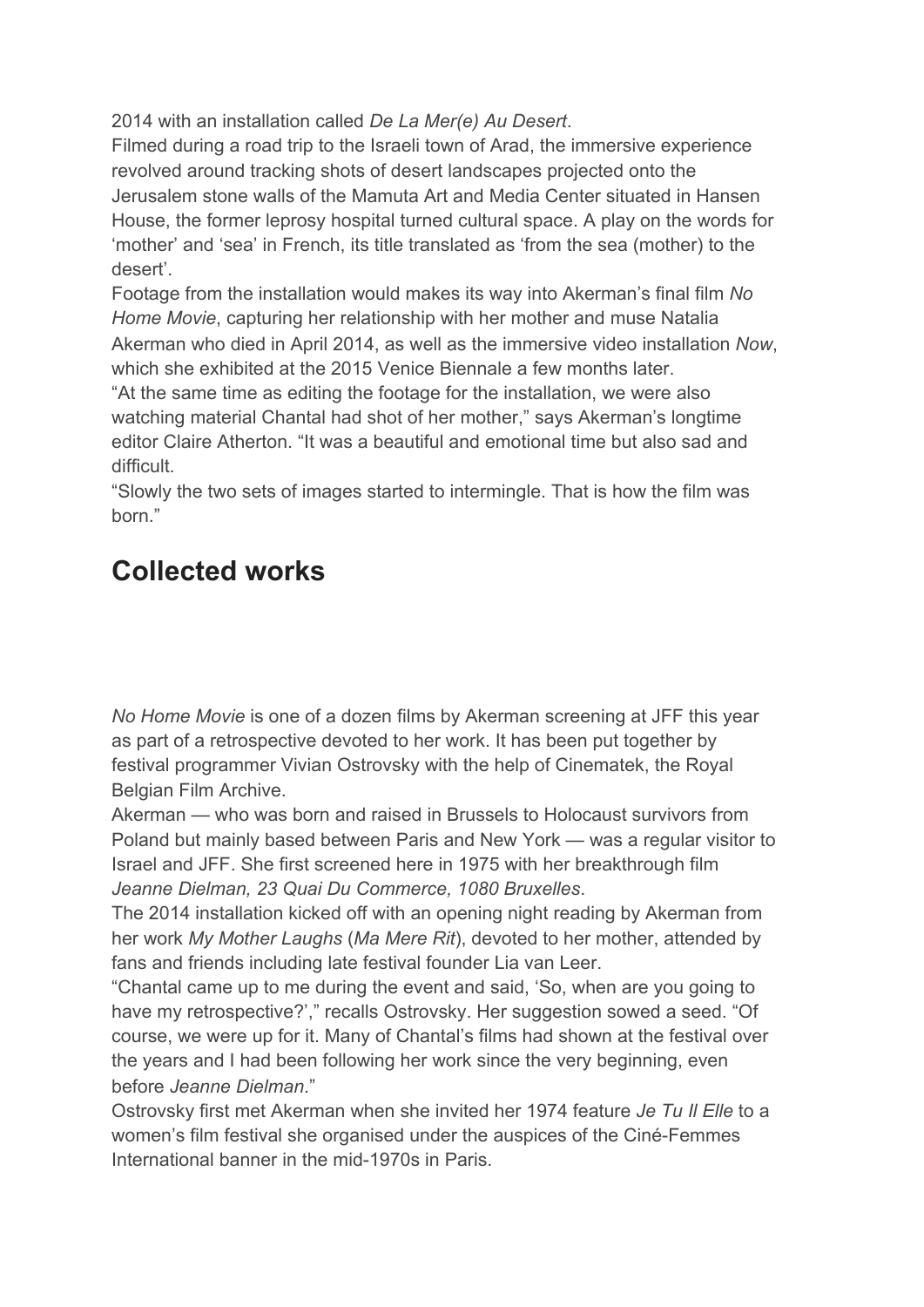Akerman directed and starred in the picture as a solitary young woman who embarks on a series of intimate encounters, first with a truck driver, played by a young Niels Arestrup in one of his first big-screen roles, and then an ex-girlfriend. It was regarded as a daring exploration of female sexuality when it hit the festival circuit in the 1970s.

"It was very courageous and a ground-breaker at the time," Ostrovsky recalls. "After the screening, we got chatting. She asked if I would like to see her very first film *Saute Ma Ville* (*Blow Up My Town*)."

Also starring Akerman, this time as a young woman engaged in a series of nonsensical domestic tasks in a sterile apartment that she then blows up, this 1968 debut short remains one of the director's best-known works.

"I organised a screening in the venue that we used for the festival. We both sat in this huge, empty movie theatre. I loved the film. When we came out, she said, 'I have quite a presence, don't I?'" Ostrovsky remembers.

#### **SOURCE: PARADISE FILMS**

### **'JEANNE DIELMAN, 23 COMMERCE QUAY, 1080 BRUSSELS'**

Akerman, she continues, was someone who constantly broke with convention. "She didn't play by the rules," says Ostrovsky. "When she was teaching in New York, she would have the students come over to where she was staying because she couldn't stop smoking and wasn't allowed to smoke in the classroom. Her students would be lined up in the hall waiting for their tutorials. When she died, lots of these former students turned up to pay tribute at a special memorial event at the Lincoln Center."

*Blow Up My Town* will open the retrospective on Friday (July 27) at the heart of a concert event called 'Chantal?' created and performed by Akerman's long-term partner, the cellist Sonia Wieder-Atherton, out of her musical response to the film and memories of the filmmaker. The line-up also includes *Jeanne Dielman*, which put Akerman on the map after it screened to critical acclaim in Directors' Fortnight at Cannes in 1975.

Starring late French actress Delphine Seyrig as a bored housewife going through the motions of a repetitive cooking and cleaning routine, it broke new ground for the way it captured female reality in a domestic setting as well as its observational style and full-frontal framing. It was later cited as an influence by numerous directors including Gus Van Sant on his films *Elephant* and *Last Days*.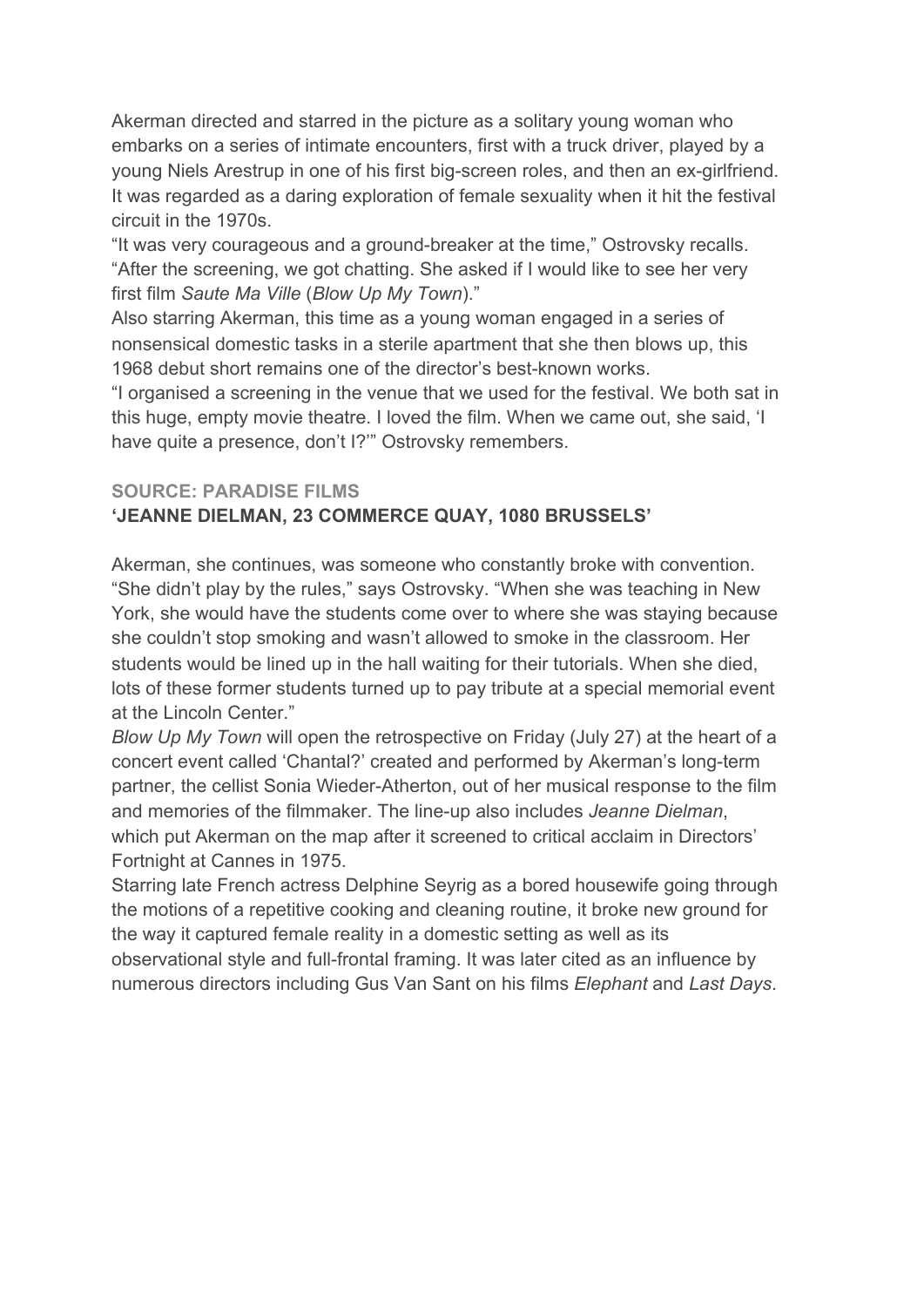## **Rare cuts**

Ostrovsky wants to take Jerusalem's audiences on a journey beyond these well-known Akerman classics. "A lot of people are curious about her work but beyond *Jeanne Dielman* and *Saute Ma Ville*, as I've discovered myself programming this retrospective, it can be hard to get hold of her other films," she says.

Further titles in the line-up include *Autour De Jeanne Dielman*, a making of-style documentary shot alongside the original film. "It's quite fascinating, especially if you like *Jeanne Dielman*, and works as a good companion piece to the film," says Ostrovsky, who has also tracked down a rarely screened TV interview called *Chantal Akerman By Chantal Akerman* in which the director talks about her work.

The 2006 documentary *Down There* (*La-Bas*) — in which Akerman reflects on her Jewish identity and relationship with Israel while holed up in a Tel Aviv apartment — will screen together with the 1972 short self-portrait *La Chambre*. "They are both chamber pieces in which she is closed up in a very intimate space but quite different," says Ostrovsky. "*La-Bas* is an essay in a documentary style while *La Chambre* is more experimental and heavily influenced by the structural film scene in the US and artists like Michael Snow."

Atherton suggests that watching *Down There* is the best way to understand Akerman's complicated relationship with Israel. "It is a relationship based on a search for a sense of belonging. Although she was passionate about Israel, she never really felt like she belonged, it was an 'ailleurs' [an elsewhere] for her." The programme also includes works shot during Akerman's early years in New York such as the 1977 documentary *News From Home*, in which images of the city are overlaid with readings from letters sent by her mother back in Brussels. A further joint screening will combine the 1999 documentary *South* (*Sud*) capturing the aftermath of the murder of a black man in the small Texas town of Jasper in 1998 by three white men who dragged him along the road behind their truck — and the short 2007 observational film *Nightfall In Shanghai*.

"This is the nomadic side of her cinema," says Ostrovsky. "The way *Sud* came about was wholly unexpected. Chantal had gone down south to look for locations [for a film inspired by the work of US writer William Faulkner], and came across the story of the murder and set about filming its wake."

Further titles in the selection include the documentary *From The East*, a snap-shot of life in Eastern Europe following the collapse of the Soviet Union in 1993.

Looking over Akerman's filmography some two-and-a-half years after her death, one striking aspect of her work is how timely it remains as the world debates issues such as gender equality, immigration, race, belonging and identity. Atherton attributes this to Akerman's filmmaking process, which was "hyper-conscious" in terms of how she captured the moment on camera, paying